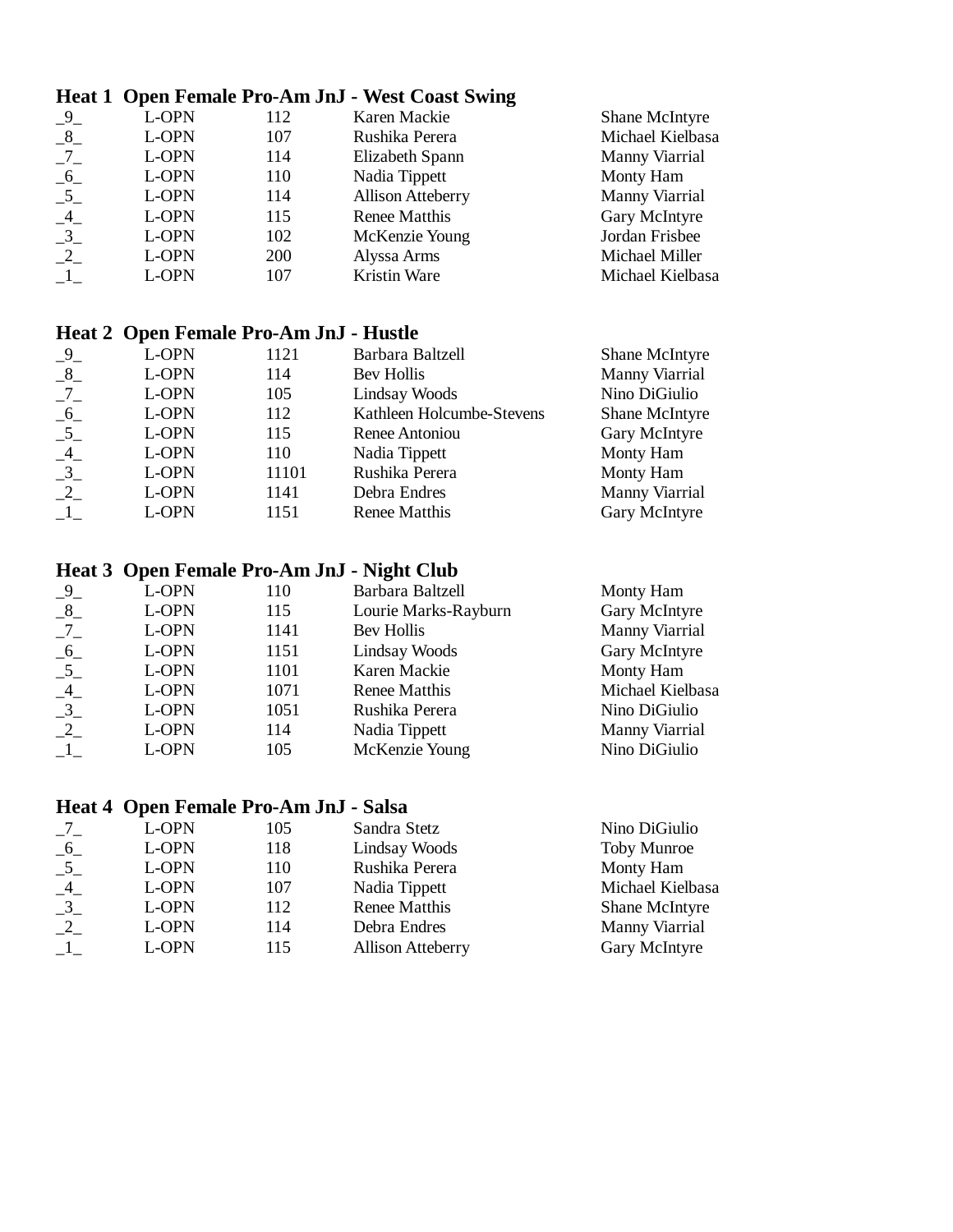|                                                                 | Heat 5 Open Female Pro-Am JnJ - Cha Cha       |     |                                                |                         |  |
|-----------------------------------------------------------------|-----------------------------------------------|-----|------------------------------------------------|-------------------------|--|
|                                                                 | L-OPN                                         | 110 | Sandra Stetz                                   | Monty Ham               |  |
|                                                                 | L-OPN                                         | 114 | Lindsay Woods                                  | Manny Viarrial          |  |
|                                                                 | L-OPN                                         | 115 | Karen Mackie                                   | Gary McIntyre           |  |
|                                                                 | L-OPN                                         | 112 | Nadia Tippett                                  | Shane McIntyre          |  |
|                                                                 | L-OPN                                         | 107 | Renee Matthis                                  | Michael Kielbasa        |  |
| $\begin{array}{c} -6 \\ -5 \\ -4 \\ -3 \\ -2 \\ -1 \end{array}$ | L-OPN                                         | 105 | Rushika Perera                                 | Nino DiGiulio           |  |
|                                                                 |                                               |     |                                                |                         |  |
|                                                                 |                                               |     | Heat 6 Open Male Pro-Am JnJ - West Coast Swing |                         |  |
| $-7-$                                                           | G-OPN                                         | 7   | <b>Marcus Dismas</b>                           | Lisa D'Amico            |  |
|                                                                 | G-OPN                                         | 25  | Jonathan Prichard                              | Kristin Ham             |  |
| $-6$<br>$-5$<br>$-4$<br>$-3$<br>$-2$<br>$-1$                    | G-OPN                                         | 11  | Adam Hager                                     | Stephanie Risser        |  |
|                                                                 | G-OPN                                         | 16  | Michael Wei                                    | <b>Harmony Munroe</b>   |  |
|                                                                 | G-OPN                                         | 23  | David Collins                                  | Keri McLean             |  |
|                                                                 | G-OPN                                         | 14  | Paul Bishop                                    | Susan Lara              |  |
|                                                                 | G-OPN                                         | 12  | Victor Hernandez                               | Tatiana Mollmann        |  |
|                                                                 |                                               |     |                                                |                         |  |
| Heat 7                                                          | <b>Open Male Pro-Am JnJ - Hustle</b>          |     |                                                |                         |  |
| $-2$                                                            | G-OPN                                         | 23  | David Collins                                  | Dawn Lara               |  |
| $\mathbf{-1}$                                                   | G-OPN                                         | 14  | Paul Bishop                                    | <b>Stephanie Risser</b> |  |
|                                                                 |                                               |     |                                                |                         |  |
|                                                                 |                                               |     | Heat 8 Open Male Pro-Am JnJ - Night Club       |                         |  |
|                                                                 | G-OPN                                         | 27  | Tim Cahlander                                  | Lisa D'Amico            |  |
|                                                                 | G-OPN                                         | 24  | John Talley                                    | Keri McLean             |  |
|                                                                 | G-OPN                                         | 23  | David Collins                                  | Harmony Munroe          |  |
| $-4$<br>$-3$<br>$-2$<br>$-1$                                    | G-OPN                                         | 14  | Paul Bishop                                    | Kristin Ham             |  |
|                                                                 |                                               |     |                                                |                         |  |
|                                                                 | Heat 9 Open Male Pro-Am JnJ - Salsa           |     |                                                |                         |  |
|                                                                 | G-OPN                                         | 23  | David Collins                                  | <b>Stephanie Risser</b> |  |
|                                                                 | G-OPN                                         | 14  | Paul Bishop                                    | Dawn Lara               |  |
| $\frac{-3}{-2}$<br>$\frac{-1}{-1}$                              | G-OPN                                         | 12  | Victor Hernandez                               | Harmony Munroe          |  |
|                                                                 |                                               |     |                                                |                         |  |
|                                                                 | Heat 10 Open Male Pro-Am JnJ - Cha Cha        |     |                                                |                         |  |
| $-2$                                                            | G-OPN                                         | 14  | Paul Bishop                                    | Kristin Ham             |  |
| $\_1\_$                                                         | G-OPN                                         | 23  | David Collins                                  | Harmony Munroe          |  |
|                                                                 |                                               |     |                                                |                         |  |
|                                                                 | <b>Heat 11 Pro-Am Novice West Coast Swing</b> |     |                                                |                         |  |
| $-2$                                                            | L-ADULT                                       | 110 | <b>Sydney Brown</b>                            | Monty Ham               |  |
| $\_1\_$                                                         | L-ADULT                                       | 117 | Rushika Perera                                 | <b>James Baker</b>      |  |
| $\frac{-3}{-2}$<br>$\frac{-3}{-1}$                              | <b>G-ADULT</b>                                | 26  | David Walsh                                    | Deb Endres              |  |
|                                                                 | <b>G-ADULT</b>                                | 25  | Jonathan Prichard                              | Kristin Ham             |  |
|                                                                 | <b>G-ADULT</b>                                | 13  | Benjamin Bridge                                | Kristin Ham             |  |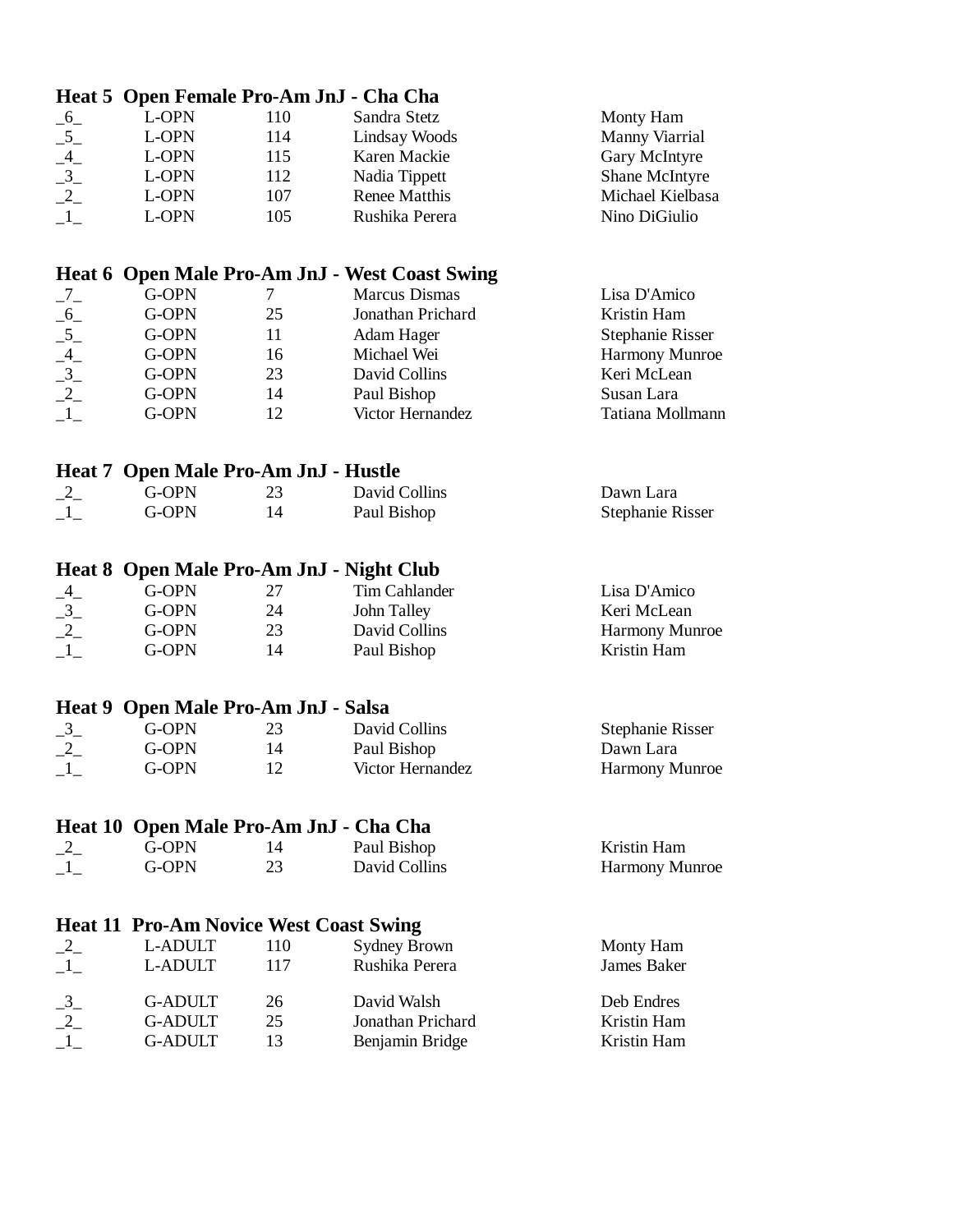|                                           | <b>Heat 12 Pro-Am Novice West Coast Swing</b> |      |                                                     |                       |  |
|-------------------------------------------|-----------------------------------------------|------|-----------------------------------------------------|-----------------------|--|
|                                           | <b>L-MASTERS</b>                              | 110  | Louise Geil                                         | Monty Ham             |  |
|                                           | <b>L-MASTERS</b>                              | 1141 | <b>Stacie Nowak</b>                                 | Manny Viarrial        |  |
| $\frac{-4}{-3}$<br>$\frac{-3}{-2}$        | <b>L-MASTERS</b>                              | 112  | Bev Hollis                                          | Shane McIntyre        |  |
| $\mathbf{-1}$                             | <b>L-MASTERS</b>                              | 114  | Marcia Smeester                                     | Manny Viarrial        |  |
|                                           |                                               |      |                                                     |                       |  |
|                                           | <b>Heat 13 Pro-Am West Coast Swing</b>        |      |                                                     |                       |  |
| <b>Novice</b>                             |                                               |      |                                                     |                       |  |
| $\_1\_$<br><b>Intermediate</b>            | L-JUNIOR                                      | 114  | McKenzie Young                                      | Manny Viarrial        |  |
| $\_{1}$                                   | <b>G-ADULT</b>                                | 16   | Michael Wei                                         | Lisa D'Amico          |  |
|                                           |                                               |      | <b>Heat 14 Pro-Am Intermediate West Coast Swing</b> |                       |  |
| $-3$                                      | L-ADULT                                       | 114  | June Paris                                          | <b>Manny Viarrial</b> |  |
| $-2$                                      | L-ADULT                                       | 203  | Elizabeth Spann                                     | Terra Summers         |  |
| $-1$                                      | L-ADULT                                       | 105  | Renee Matthis                                       | Nino DiGiulio         |  |
|                                           |                                               |      |                                                     |                       |  |
|                                           |                                               |      | <b>Heat 15 Pro-Am Intermediate West Coast Swing</b> |                       |  |
| $-2$                                      | <b>L-MASTERS</b>                              | 118  | Lindsay Woods                                       | Toby Munroe           |  |
| $-1$                                      | <b>L-MASTERS</b>                              | 114  | Nadia Tippett                                       | Manny Viarrial        |  |
|                                           |                                               |      |                                                     |                       |  |
|                                           | <b>Heat 16 Pro-Am Novice Hustle</b>           |      |                                                     |                       |  |
| $-2$                                      | <b>L-MASTERS</b>                              | 112  | <b>Bev Hollis</b>                                   | Shane McIntyre        |  |
| $\_{1}$                                   | <b>L-MASTERS</b>                              | 114  | <b>Stacie Nowak</b>                                 | Manny Viarrial        |  |
|                                           |                                               |      |                                                     |                       |  |
|                                           | <b>Heat 17 Pro-Am Novice Hustle</b>           |      |                                                     |                       |  |
| $\_1$                                     | <b>G-ADULT</b>                                | 14   | Paul Bishop                                         | Dawn Lara             |  |
| $-2$                                      | L-JUNIOR                                      | 114  | Elizabeth Spann                                     | Manny Viarrial        |  |
| —*—                                       | L-JUNIOR                                      | 114  | McKenzie Young                                      | Manny Viarrial        |  |
|                                           |                                               |      |                                                     |                       |  |
|                                           | <b>Heat 18 Pro-Am Intermediate Hustle</b>     |      |                                                     |                       |  |
| $-2$                                      | L-ADULT                                       | 114  | Elizabeth Spann                                     | Manny Viarrial        |  |
| $\_1\_$                                   | L-ADULT                                       | 105  | <b>Renee Matthis</b>                                | Nino DiGiulio         |  |
| <b>Heat 19 Pro-Am Intermediate Hustle</b> |                                               |      |                                                     |                       |  |
| $-2$                                      | <b>L-MASTERS</b>                              | 118  | Lindsay Woods                                       | Toby Munroe           |  |
| $-1$                                      | <b>L-MASTERS</b>                              | 114  | Nadia Tippett                                       | Manny Viarrial        |  |
|                                           |                                               |      |                                                     |                       |  |
|                                           | <b>Heat 20 Pro-Am Novice Night Club</b>       |      |                                                     |                       |  |
|                                           | <b>L-MASTERS</b>                              | 110  | Louise Geil                                         | Monty Ham             |  |
|                                           | <b>L-MASTERS</b>                              | 112  | <b>Bev Hollis</b>                                   | Shane McIntyre        |  |
|                                           | <b>L-MASTERS</b>                              | 114  | <b>Stacie Nowak</b>                                 | Manny Viarrial        |  |
| $-4$<br>$-3$<br>$-2$<br>$-1$              | <b>L-MASTERS</b>                              | 1141 | Marcia Smeester                                     | Manny Viarrial        |  |
|                                           |                                               |      |                                                     |                       |  |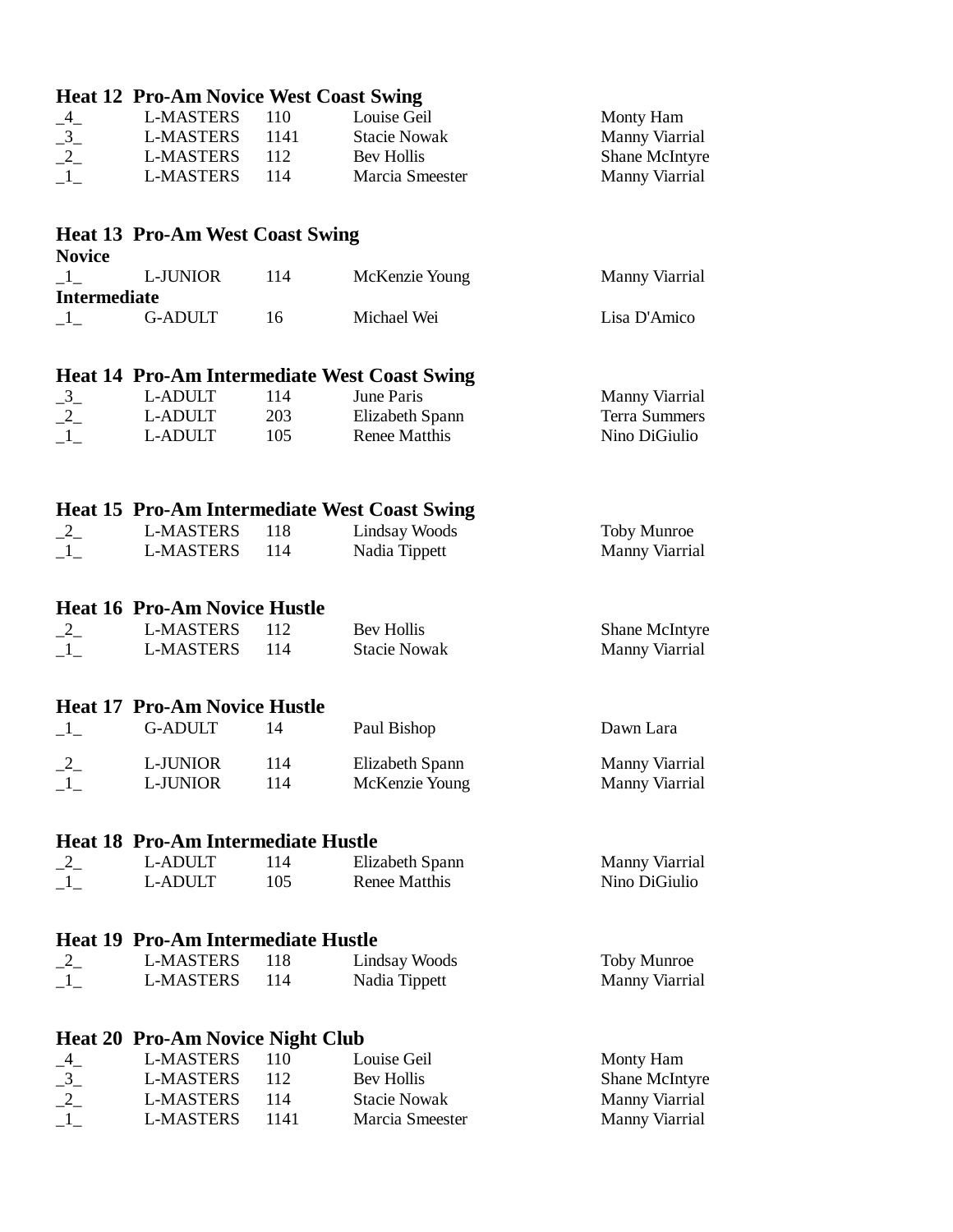|                           | <b>Heat 21 Pro-Am Novice Night Club</b>       |      |                      |                    |
|---------------------------|-----------------------------------------------|------|----------------------|--------------------|
| $\_1$                     | L-ADULT                                       | 105  | Renee Matthis        | Nino DiGiulio      |
| $-2$                      | <b>G-ADULT</b>                                | 16   | Michael Wei          | Lisa D'Amico       |
| $\mathbf{1}_{-}$          | <b>G-ADULT</b>                                | 13   | Benjamin Bridge      | Kristin Ham        |
|                           | <b>Heat 22 Pro-Am Novice Night Club</b>       |      |                      |                    |
| $-2$                      | L-JUNIOR                                      | 114  | McKenzie Young       | Manny Viarrial     |
| $\_1\_$                   | L-JUNIOR                                      | 1141 | Elizabeth Spann      | Manny Viarrial     |
|                           | <b>Heat 23 Pro-Am Intermediate Night Club</b> |      |                      |                    |
| $\_1\_$                   | L-ADULT                                       | 114  | Elizabeth Spann      | Manny Viarrial     |
|                           | <b>Heat 24 Pro-Am Intermediate Night Club</b> |      |                      |                    |
| $-2$                      | <b>L-MASTERS</b>                              | 118  | Lindsay Woods        | <b>Toby Munroe</b> |
|                           | <b>L-MASTERS</b>                              | 114  | Nadia Tippett        | Manny Viarrial     |
|                           | <b>Heat 25 Pro-Am Novice Salsa</b>            |      |                      |                    |
| $-2$                      | <b>L-MASTERS</b>                              | 118  | Lindsay Woods        | <b>Toby Munroe</b> |
| $\_1\_$                   | <b>L-MASTERS</b>                              | 114  | <b>Stacie Nowak</b>  | Manny Viarrial     |
|                           | <b>Heat 26 Pro-Am Intermediate Salsa</b>      |      |                      |                    |
| $\_{1-}$<br><b>Novice</b> | <b>L-MASTERS</b>                              | 114  | Nadia Tippett        | Manny Viarrial     |
| $\_1\_$                   | L-ADULT                                       | 105  | <b>Renee Matthis</b> | Nino DiGiulio      |
|                           | Heat 27 Pro-Am Novice Cha Cha                 |      |                      |                    |
| $-2$                      | <b>L-MASTERS</b>                              | 110  | Louise Geil          | Monty Ham          |
|                           | <b>L-MASTERS</b>                              | 114  | <b>Stacie Nowak</b>  | Manny Viarrial     |
| $\_1\_$<br><b>Novice</b>  | <b>G-ADULT</b>                                | 13   | Benjamin Bridge      | Kristin Ham        |
| $-1$                      | L-ADULT                                       | 105  | Renee Matthis        | Nino DiGiulio      |
|                           | Heat 28 Pro-Am Intermediate Cha Cha           |      |                      |                    |
| $-2$                      | <b>L-MASTERS</b>                              | 118  | <b>Lindsay Woods</b> | <b>Toby Munroe</b> |
| $\_1\_$                   | <b>L-MASTERS</b>                              | 114  | Nadia Tippett        | Manny Viarrial     |

<sup>1</sup> G-ADULT 16 Michael Wei Lisa D'Amico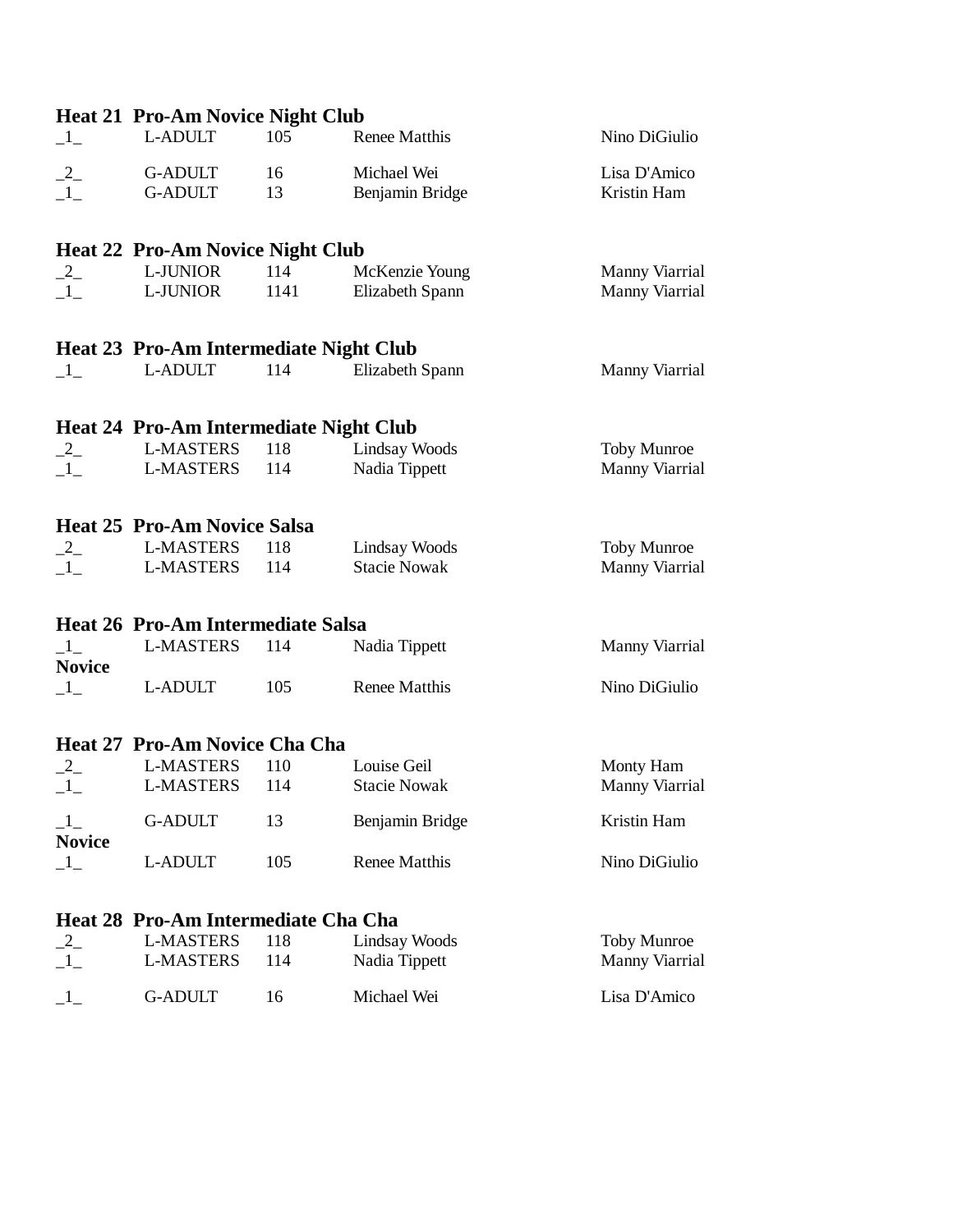|                                              | Heat 30 Novice CC, SAL, NC, HUS, WCS                 |             |                                                     |                                |
|----------------------------------------------|------------------------------------------------------|-------------|-----------------------------------------------------|--------------------------------|
| $-2$<br>$\_1\_$                              | L-ADULT<br>L-ADULT                                   | 1051<br>105 | Rushika Perera<br>Renee Matthis                     | Nino DiGiulio<br>Nino DiGiulio |
| $\_1$                                        | <b>G-ADULT</b>                                       | 14          | Paul Bishop                                         | Dawn Lara                      |
|                                              | Heat 31 Novice CC, SAL, NC, HUS, WCS                 |             |                                                     |                                |
|                                              | <b>L-MASTERS</b>                                     | 1141        | Jacque Overstreet                                   | Manny Viarrial                 |
|                                              | <b>L-MASTERS</b>                                     | 114         | Kathryn Lindahl                                     | Manny Viarrial                 |
|                                              | <b>L-MASTERS</b>                                     | 1142        | Patty Moore                                         | Manny Viarrial                 |
| $-4$<br>$-3$<br>$-2$<br>$-1$                 | <b>L-MASTERS</b>                                     | 112         | Sue Lutz                                            | Shane McIntyre                 |
|                                              | Heat 32 Novice CC, SAL, NC, HUS, WCS                 |             |                                                     |                                |
| $-1$                                         | <b>G-MASTERS</b>                                     | -15         | Fred Lutz                                           | Keri McLean                    |
|                                              |                                                      |             |                                                     |                                |
|                                              |                                                      |             | Heat 33 Intermediate CC, SAL, NC, HUS, WCS          |                                |
|                                              | <b>L-MASTERS</b>                                     | 118         | Kathy Grothe                                        | Toby Munroe                    |
| $\frac{-3}{-2}$                              | <b>L-MASTERS</b>                                     | 114         | Nadia Tippett                                       | Manny Viarrial                 |
| $\_1\_$                                      | <b>L-MASTERS</b>                                     | 1181        | Lindsay Woods                                       | Toby Munroe                    |
|                                              |                                                      |             |                                                     |                                |
|                                              | Heat 34 Advanced CC, SAL, NC, HUS, WCS               |             |                                                     |                                |
| $-1$                                         | <b>L-MASTERS</b>                                     | 112         | Carol Fuller                                        | Shane McIntyre                 |
|                                              |                                                      |             |                                                     |                                |
|                                              | Heat 35 Novice JnJ - Hustle                          |             |                                                     |                                |
|                                              | <b>AC-ADULT</b>                                      | 85          | <b>Matthis Renee</b>                                | <b>Stacie Nowak</b>            |
|                                              | <b>AC-ADULT</b>                                      | 151         | <b>Matthis Renee</b>                                | Rushika Perera                 |
|                                              | <b>AC-ADULT</b>                                      | 19          | Ron Shepard                                         | Sandra Stetz                   |
|                                              | <b>AC-ADULT</b>                                      | 14          | Paul Bishop                                         | Barbara Baltzell               |
| $-6$<br>$-5$<br>$-4$<br>$-3$<br>$-2$<br>$-1$ | <b>AC-ADULT</b>                                      | 191         | Ron Shepard                                         | <b>Kathy Grothe</b>            |
|                                              | <b>AC-ADULT</b>                                      | 141         | Paul Bishop                                         | <b>Sydney Brown</b>            |
|                                              |                                                      |             |                                                     |                                |
|                                              | Heat 37 Intermediate JnJ - Hustle<br><b>AC-ADULT</b> |             | David Collins                                       | <b>Renee Matthis</b>           |
| $-2$<br>$-1$                                 | <b>AC-ADULT</b>                                      | 23<br>231   | David Collins                                       | Denita Inez                    |
|                                              |                                                      |             |                                                     |                                |
|                                              | Heat 38 Intermediate JnJ - Hustle                    |             |                                                     |                                |
| $-1-$                                        | AC-MASTERS 24                                        |             | John Talley                                         | Debra Endres                   |
|                                              |                                                      |             |                                                     |                                |
|                                              |                                                      |             | <b>Heat 39 FINALS Novice JnJ - West Coast Swing</b> |                                |
| $-6$                                         | <b>AC-ADULT</b>                                      | $\tau$      | <b>Marcus Dismas</b>                                | Anna Ramsey                    |
| $-5$                                         | <b>AC-ADULT</b>                                      | 22          | Kurt Smeester                                       | Rushika Perera                 |
|                                              | <b>AC-ADULT</b>                                      | 26          | David Walsh                                         | Kathy Grothe                   |
|                                              | <b>AC-ADULT</b>                                      | 29          | Gerry Rodriguez                                     | <b>Bev Hollis</b>              |
| $-4$<br>$-3$<br>$-2$<br>$-1$                 | <b>AC-ADULT</b>                                      | 25          | Jonathan Prichard                                   | Denita Inez                    |
|                                              | <b>AC-ADULT</b>                                      | 13          | Benjamin Bridge                                     | McKenzie Young                 |
|                                              |                                                      |             |                                                     |                                |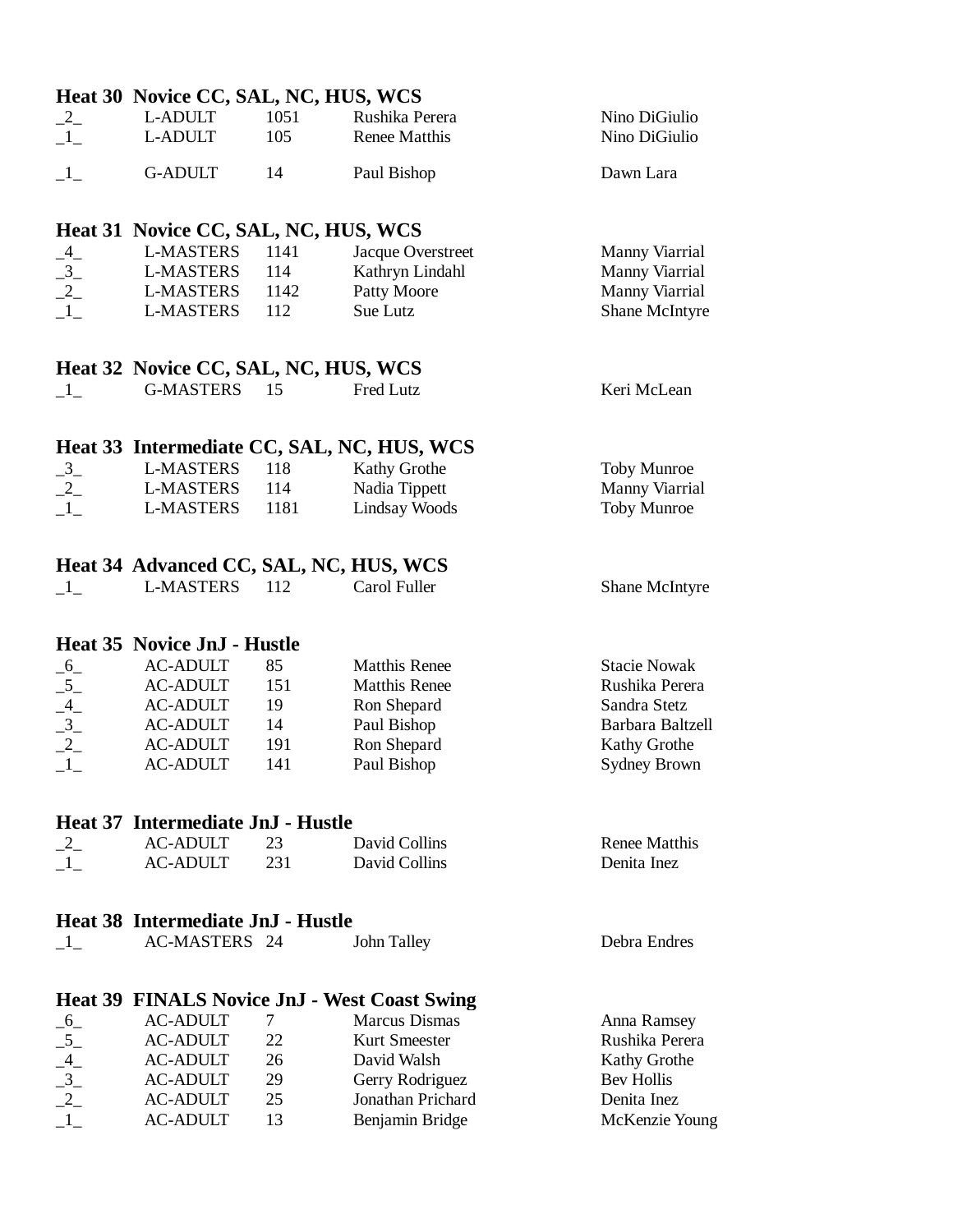### **Heat 40 FINALS Masters JnJ - West Coast Swing**

| $-8$ | AC-MASTERS 22 | Kurt Smeester   | Kathryn Lindahl     |  |
|------|---------------|-----------------|---------------------|--|
| $-7$ | AC-MASTERS 10 | Kenny Moore     | <b>Stacie Nowak</b> |  |
| $-6$ | AC-MASTERS 26 | David Walsh     | Jacque Overstreet   |  |
| $-5$ | AC-MASTERS 27 | Tim Cahlander   | Patty Moore         |  |
| $-4$ | AC-MASTERS 24 | John Talley     | Kathy Grothe        |  |
| $-3$ | AC-MASTERS 19 | Ron Shepard     | Carol Fuller        |  |
| $-2$ | AC-MASTERS 29 | Gerry Rodriguez | Pam Giles           |  |
|      | AC-MASTERS 28 | Donald Larson   | Debra Endres        |  |
|      |               |                 |                     |  |

#### **Heat 41 FINALS Intermediate JnJ - West Coast Swing**

| $-4-$          | <b>AC-ADULT</b>      | $\sim$<br>ر ب | David Collins | Alyssa Arms              |  |
|----------------|----------------------|---------------|---------------|--------------------------|--|
| $\sim$<br>$ -$ | <b>AC-ADULT</b>      | 16            | Michael Wei   | Elizabeth Spann          |  |
| $ -$           | <b>AC-ADULT</b>      | 11            | Adam Hager    | <b>Allison Atteberry</b> |  |
| —÷—            | <b>C-ADULT</b><br>AC | 14            | Paul Bishop   | Kristin Ware             |  |
|                |                      |               |               |                          |  |

#### **Heat 42 Advanced JnJ - West Coast Swing**

| $\rightarrow$<br>-<br>ำเ.<br>Fuller<br>AC<br>arol<br>/1ctor<br>ternandez<br>$\mathbf{r}$<br>пe<br>∍ت∟ت<br>$\mathbf{v}$<br>_ _ |  |
|-------------------------------------------------------------------------------------------------------------------------------|--|

## **Heat 43 Strictly Novice West Coast Swing**

| $ -$  | AC-MASTERS 20 |     | Mark Heavey             | Barbara Baltzell  |
|-------|---------------|-----|-------------------------|-------------------|
| $-4-$ | AC-MASTERS 15 |     | Fred Lutz               | Sue Lutz          |
| $-2$  | AC-MASTERS 22 |     | Kurt Smeester           | Marcia Smeester   |
| $ -$  | AC-MASTERS 21 |     | <b>Randy Overstreet</b> | Jacque Overstreet |
| —*—   | AC-MASTERS    | -10 | Kenny Moore             | Patty Moore       |

### **Heat 44 Strictly West Coast Swing**

#### **Intermediate**

**Novice**

| $ -$     | <b>ADULT</b> | -4 | Paul Bishop      | <b>Renee Matthis</b> |
|----------|--------------|----|------------------|----------------------|
| Advanced |              |    |                  |                      |
| —*—      | <b>NITT</b>  |    | Victor Hernandez | Allison<br>Atteberry |

#### **Heat 45 Strictly Hustle**

| $\sim$<br>–″–<br>$ -$ | <b>AC-MASTERS</b><br><b>AC-MASTERS</b> | 20 | Fred Lutz<br>Mark Heavey | Sue Lutz<br>Barbara Baltzell |
|-----------------------|----------------------------------------|----|--------------------------|------------------------------|
| <b>Intermediate</b>   |                                        |    |                          |                              |
| $ -$                  | <b>AC-ADULT</b>                        |    | Paul Bishop              | <b>Renee Matthis</b>         |

#### **Heat 46 Strictly Novice Night Club**

| —*—               | <b>AC-ADULT</b>   | 14   | Paul Bishop | Renee Matthis    |
|-------------------|-------------------|------|-------------|------------------|
| $ -$              | <b>AC-MASTERS</b> | - 10 | Kenny Moore | Patty Moore      |
| $\bigcap$<br>$ -$ | AC-MASTERS 15     |      | Fred Lutz   | Sue Lutz         |
| —*—               | AC-MASTERS        | -20  | Mark Heavey | Barbara Baltzell |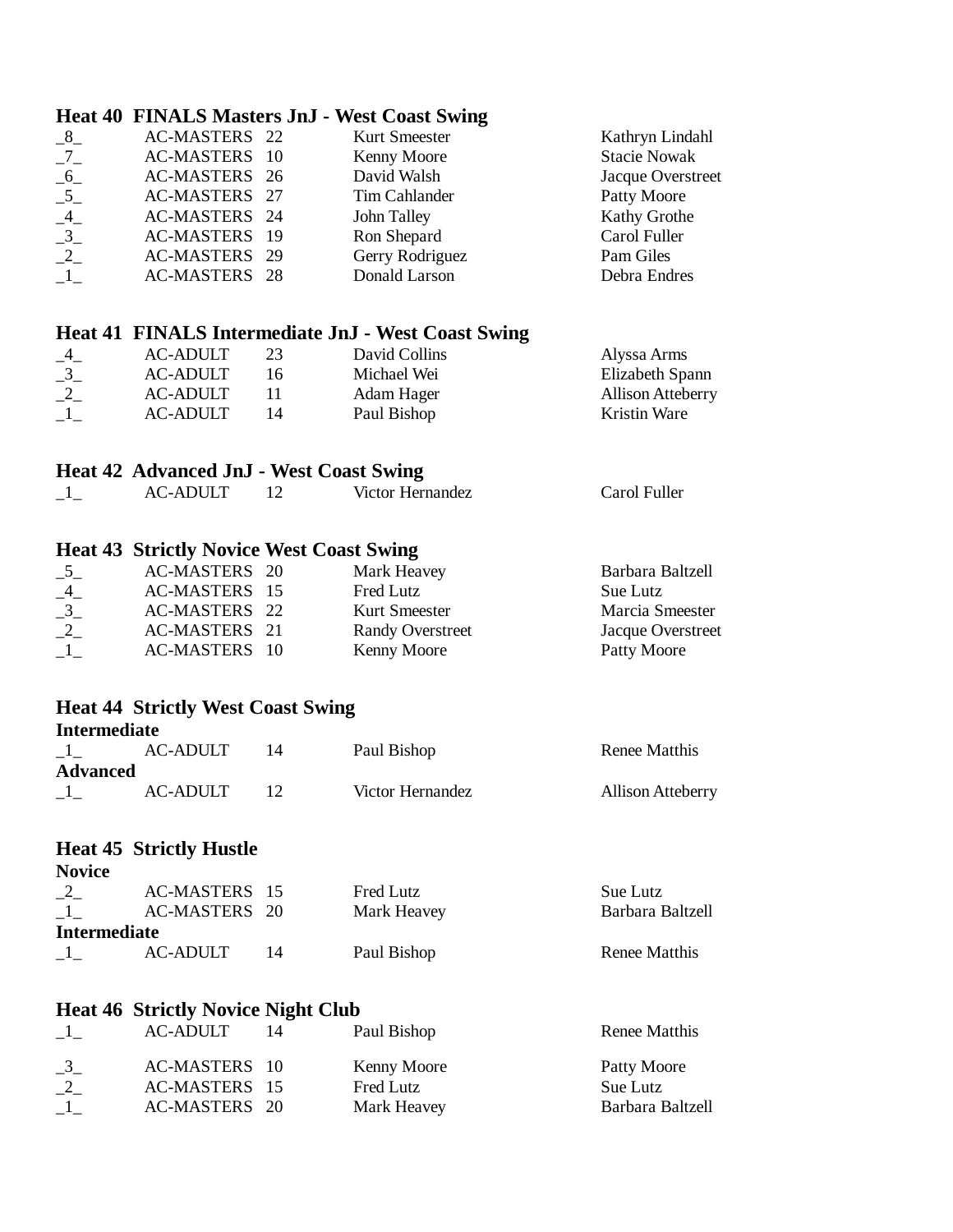| <b>Novice</b>                                                                     | <b>Heat 47 Strictly Salsa</b>                  |            |                                                                     |                                |
|-----------------------------------------------------------------------------------|------------------------------------------------|------------|---------------------------------------------------------------------|--------------------------------|
| $\mathbf{-1}$                                                                     | <b>AC-ADULT</b>                                | 14         | Paul Bishop                                                         | <b>Renee Matthis</b>           |
| $\mathbf{I}_{-}$                                                                  | AC-MASTERS 15                                  |            | Fred Lutz                                                           | Sue Lutz                       |
| <b>Intermediate</b><br>$\mathbf{-1}$                                              | <b>AC-ADULT</b>                                | 12         | Victor Hernandez                                                    | <b>Allison Atteberry</b>       |
|                                                                                   | <b>Heat 48 Strictly Novice Cha Cha</b>         |            |                                                                     |                                |
| $-1$                                                                              | <b>AC-ADULT</b>                                | 14         | Paul Bishop                                                         | Renee Matthis                  |
| $-1$                                                                              | AC-MASTERS 15                                  |            | Fred Lutz                                                           | Sue Lutz                       |
|                                                                                   |                                                |            | <b>Heat 50 Pro-Am Routine: OPEN West Coast Swing</b>                |                                |
|                                                                                   | $\left[ .3\right]$ [78.8] L-ADULT              | 112        | Sue Lutz                                                            | Shane McIntyre                 |
|                                                                                   |                                                |            | <b>Heat 51 Pro-Am Routine: OPEN West Coast Swing</b>                |                                |
|                                                                                   | $\left\lfloor 2 \right\rfloor$ [89.4] G-ADULT  | 11         | Adam Hager                                                          | Keri McLean                    |
|                                                                                   |                                                |            | <b>Heat 52 Pro-Am Routine: OPEN West Coast Swing</b>                |                                |
|                                                                                   | $\lfloor 1 \rfloor$ [92.0] L-ADULT             | 110        | Francesca Bini                                                      | Monty Ham                      |
|                                                                                   | <b>Heat 53 Pro-Am Routine: OPEN Night Club</b> |            |                                                                     |                                |
|                                                                                   | $\left[ .3\right]$ [78.0] L-ADULT              | 204        | Barbara Baltzell                                                    | Ron Shepard                    |
|                                                                                   |                                                |            | Heat 54 Pro-Am Routine: OPEN Other Dance Option #1: Waltz/Country 2 |                                |
|                                                                                   | $\lfloor 1 \rfloor [86.0]$ G-ADULT             | 13         | Benjamin Bridge                                                     | Kristin Ham                    |
|                                                                                   |                                                |            | Heat 55A FINALS - All-Star/ Champions West Coast Swing JnJ          |                                |
| $\frac{7}{6}$<br>$\frac{6}{5}$<br>$\frac{4}{3}$<br>$\frac{3}{2}$<br>$\frac{2}{1}$ |                                                | 205<br>105 | Haider Khan<br>Nino DiGiulio                                        | Harmony Munroe<br>Lisa D'Amico |
|                                                                                   |                                                | 118        | <b>Toby Munroe</b>                                                  | Susan Kirklin                  |
|                                                                                   |                                                | 115        | Gary McIntyre                                                       | Kristin Ham                    |
|                                                                                   |                                                | 114        | Manny Viarrial                                                      | Tatiana Mollmann               |
|                                                                                   |                                                | 107        | Michael Kielbasa                                                    | <b>Stephanie Risser</b>        |
|                                                                                   |                                                | 102        | Jordan Frisbee                                                      | Lisa Picard                    |